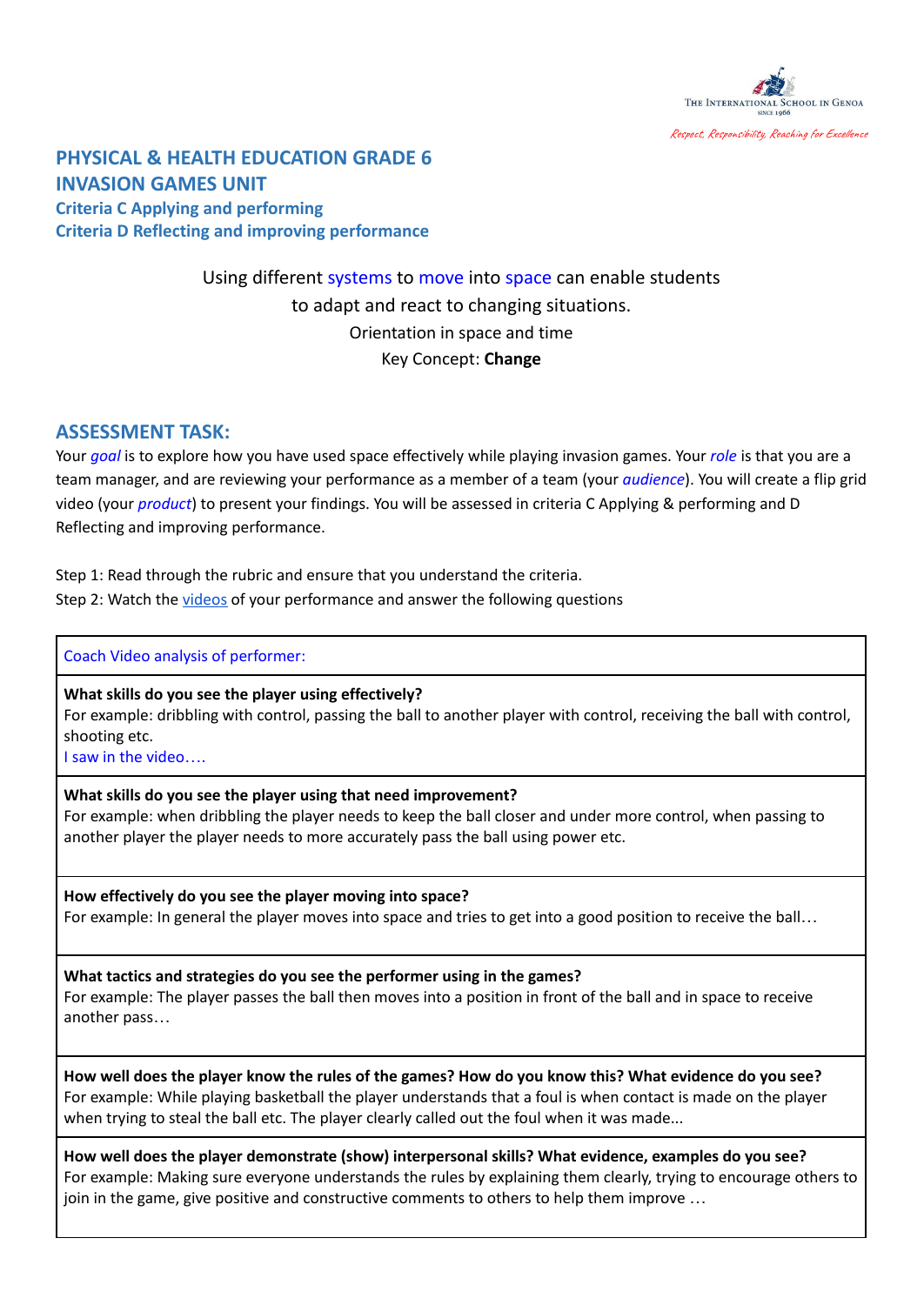

## **How does the player communicate with others on their team?**

For example: Calling out for the ball, explaining rules and having a team talk before or during the game, encouraging others while playing, shouting at other players …

## **What other things do you see the player do that helps the team be more successful?**

For example: Try to give others good advice and make them feel that they are part of the team, encouraging others to keep trying hard …

Step 3: Complete the student self-assessment rubric

Step 4: Using [flipgrid](https://flipgrid.com/) record a video of your feedback using the answers to the questions you wrote in the table (step 2) above Flipgrid join code is 0a1625db

## **TEACHER ASSESSMENT RUBRIC:**

| Criterion C Applying and performing - In this unit, your learning |                                                                                         |                                                                                                                                                                                                                                        |                                                                                                                                                                                                                                                                                              |  |  |  |
|-------------------------------------------------------------------|-----------------------------------------------------------------------------------------|----------------------------------------------------------------------------------------------------------------------------------------------------------------------------------------------------------------------------------------|----------------------------------------------------------------------------------------------------------------------------------------------------------------------------------------------------------------------------------------------------------------------------------------------|--|--|--|
|                                                                   | i. recall and apply a range of skills<br>and techniques.                                | ii. recall and apply a range of strategies<br>and movement concepts.                                                                                                                                                                   | iii. recall and apply information to<br>perform effectively.                                                                                                                                                                                                                                 |  |  |  |
| is very<br>clear.<br>$7 - 8$                                      | You recall and apply a range of skills<br>and techniques in the practices and<br>games. | You recall and apply a range of strategies.<br>You move into space and have a great<br>awareness of different tactics and<br>positions. You clearly understand the rules<br>and scoring system and can explain them<br>in detail.      | You consistently recall and apply<br>information by adapting to the game<br>play and situations in order to perform<br>effectively. You receive feedback and<br>use it to effectively improve your<br>performance. You offer advice to<br>others and adopt a leadership role on<br>the team. |  |  |  |
| is<br>getting<br>better.<br>$5 - 6$                               | You recall and apply some skills and<br>techniques in the practices and<br>games.       | You recall and apply some strategies and<br>movement concepts to play the game. You<br>move into space and have a good<br>awareness of tactics and positions. You<br>understand the rules and scoring system<br>and can describe them. | You recall and apply some information<br>to perform effectively in the game. You<br>receive feedback and usually use it to<br>improve your performance.                                                                                                                                      |  |  |  |
| is<br>getting<br>there.<br>$3 - 4$                                | You recall some skills and<br>techniques in the practices and<br>games.                 | You recall some strategies and movement<br>concepts to play the game. You move into<br>space and have some positional<br>awareness. You understand some of the<br>basic rules and scoring system and can<br>state them.                | You recall some information to perform<br>in the game. You try to listen to<br>feedback and are starting to use it to<br>improve your performance.                                                                                                                                           |  |  |  |
| is not<br>there<br>yet.<br>$1 - 2$                                | You recall limited skills and<br>techniques in the practices and<br>games.              | You recall limited strategies. You are<br>working on moving into space and your<br>positional awareness is improving.                                                                                                                  | You recall limited information to<br>perform skills and techniques in the<br>practices and games. You need to try<br>and use feedback to improve your<br>performance.                                                                                                                        |  |  |  |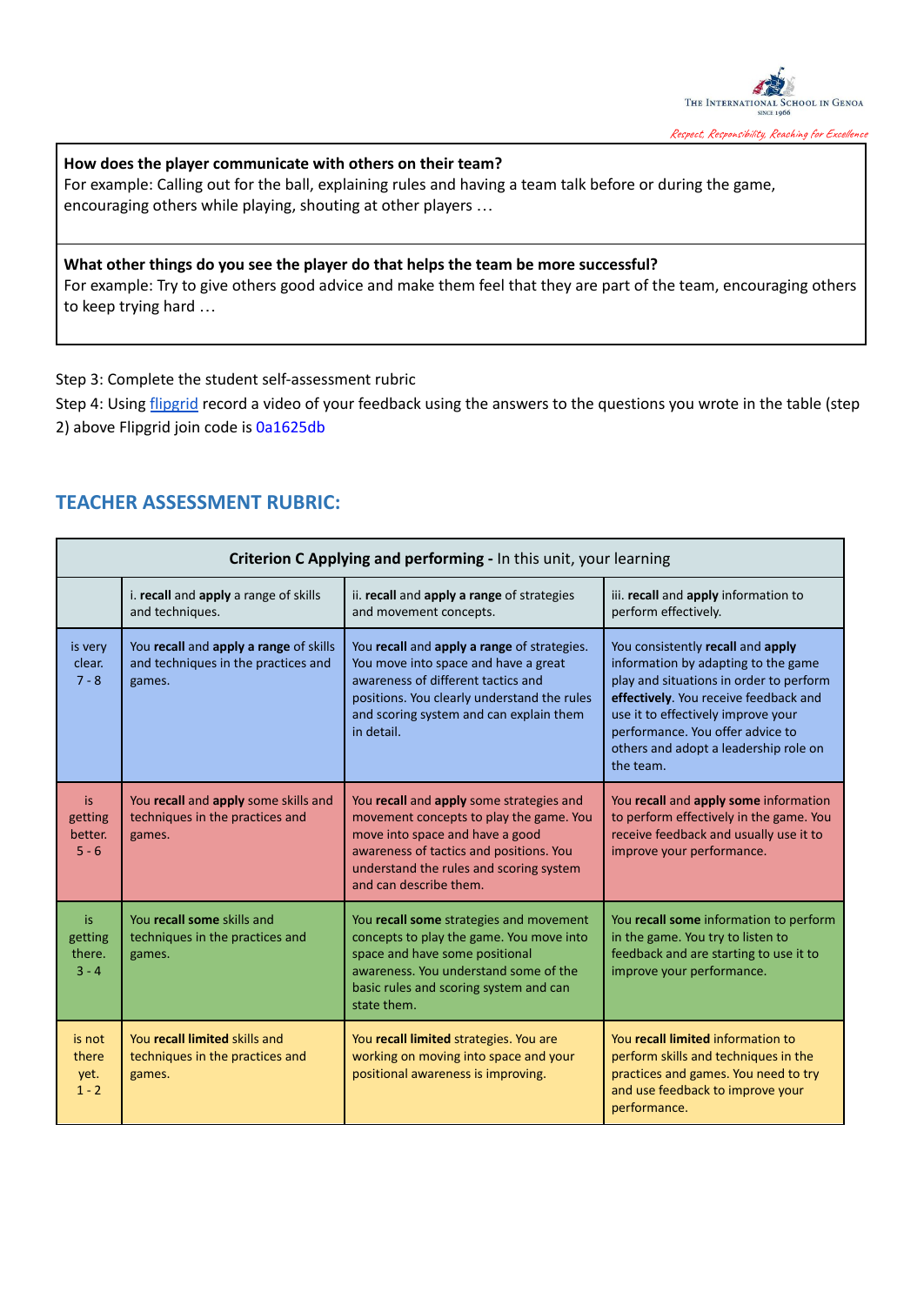

| <b>Criterion D Reflecting and improving performance - In this unit, your learning</b> |                                                                                                                                    |                                                                                                           |  |  |  |  |
|---------------------------------------------------------------------------------------|------------------------------------------------------------------------------------------------------------------------------------|-----------------------------------------------------------------------------------------------------------|--|--|--|--|
|                                                                                       | i. identify and demonstrate strategies to enhance<br>interpersonal skills                                                          | ii.describe and summarise performance.                                                                    |  |  |  |  |
| is very<br>clear.<br>$7 - 8$                                                          | You identify and demonstrate strategies (different ways) to<br>enhance interpersonal skills when working with others.              | You describe and summarise your performance in the<br>practices, games and lessons clearly and in detail. |  |  |  |  |
| is getting<br>better.<br>$5 - 6$                                                      | You identify and sometimes demonstrate strategies<br>(different ways) to enhance interpersonal skills when<br>working with others. | You <b>outline</b> and <b>summarise</b> your performance within the<br>practices, games and lessons.      |  |  |  |  |
| is getting<br>there.<br>$3 - 4$                                                       | You identify strategies (different ways) to enhance<br>interpersonal skills when working with others.                              | You <b>describe</b> your performance within the practices, games<br>and lessons.                          |  |  |  |  |
| is not<br>there yet.<br>$1 - 2$                                                       | You identify a strategy (way) to enhance interpersonal skills<br>when working with others.                                         | You <b>outline</b> your performance within the practices, games<br>and lessons.                           |  |  |  |  |

| Command term | <b>Definition</b>                                                                                                                                                                   |
|--------------|-------------------------------------------------------------------------------------------------------------------------------------------------------------------------------------|
| Apply        | Use knowledge and understanding in response to a given situation or real circumstances. Use an idea, equation,<br>principle, theory or law in relation to a given problem or issue. |
| Demonstrate  | Make clear by reasoning or evidence, illustrating with examples or practical application.                                                                                           |
| Describe     | Give a detailed account or picture of a situation, event, pattern or process.                                                                                                       |
| Identify     | Provide an answer from a number of possibilities. Recognize and state briefly a distinguishing fact or feature.                                                                     |
| Outline      | Give a brief account or summary.                                                                                                                                                    |
| Recall       | Remember or recognize from prior learning experiences.                                                                                                                              |
| Summarize    | Abstract a general theme or major point(s).                                                                                                                                         |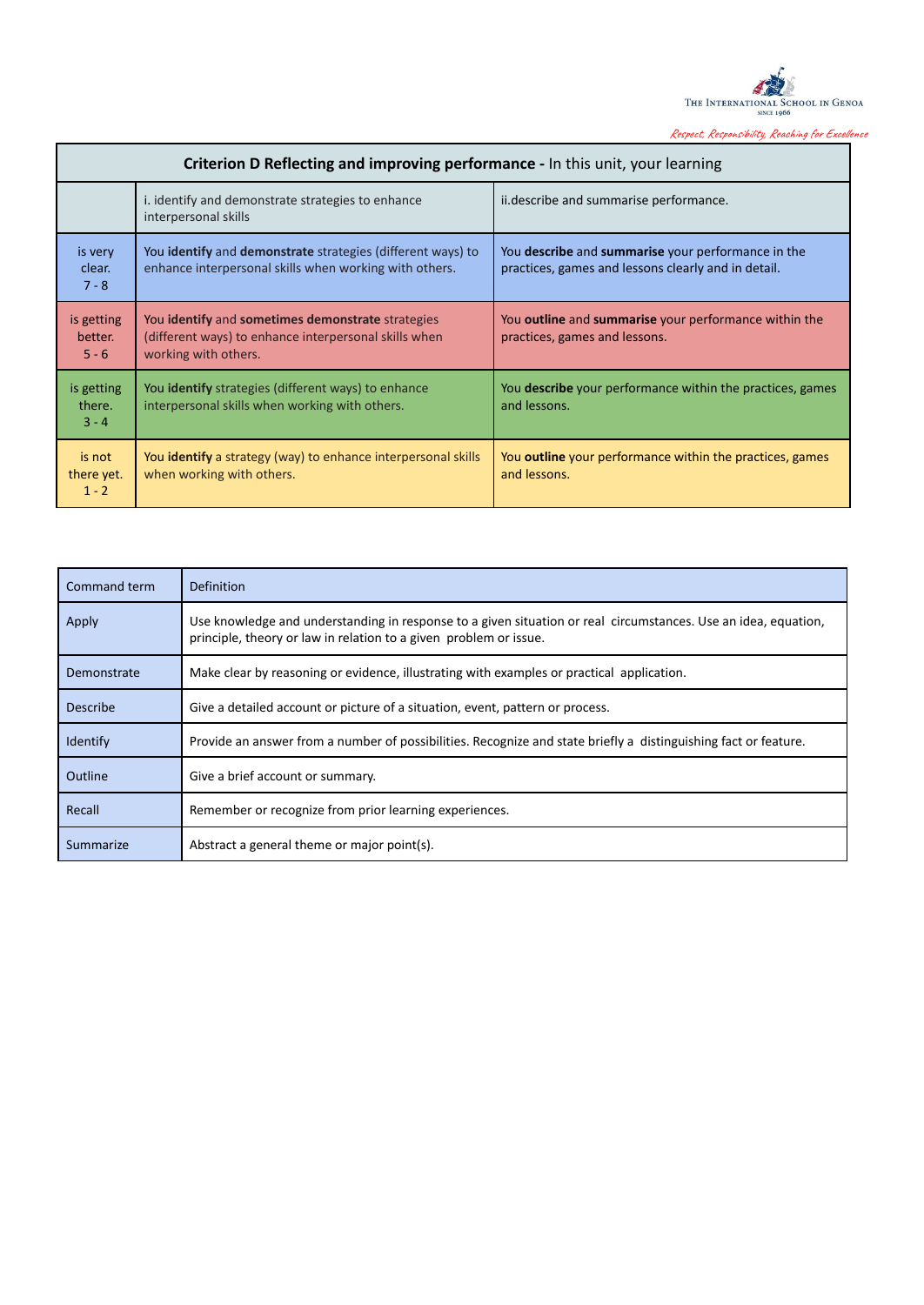

# Student self-assessment **Grade 6 Invasion Games Student Assessment** Peer assessment

| <b>Rubric</b>                               | <b>Skill development</b>                                                                                                                                                                                                                                                                                                                                               | <b>Game Understanding and awareness</b>                                                                                                                                                                                                                                                                      | <b>Interpersonal skills</b>                                                                                                                                                                                                                                                                                                                                                                                                                          |
|---------------------------------------------|------------------------------------------------------------------------------------------------------------------------------------------------------------------------------------------------------------------------------------------------------------------------------------------------------------------------------------------------------------------------|--------------------------------------------------------------------------------------------------------------------------------------------------------------------------------------------------------------------------------------------------------------------------------------------------------------|------------------------------------------------------------------------------------------------------------------------------------------------------------------------------------------------------------------------------------------------------------------------------------------------------------------------------------------------------------------------------------------------------------------------------------------------------|
| Awesome<br>Level<br>$7 - 8$                 | I always move (dribble) the ball with control and<br>u.<br>change direction.<br>I always pass the ball accurately to another player<br>in space.<br>I always receive a pass with control from another<br>player.<br>I always shoot accurately.<br>$\Box$<br>I always react to situations by changing my play.<br>▫                                                     | I clearly understand the rules and scoring system<br>⊔<br>and can explain them in detail.<br>I always play to the strengths and weaknesses of<br>❏<br>my opponents.<br>$\Box$<br>I always show a clear understanding of the game<br>structure and can explain different strategies that<br>the team can use. | o.<br>I always encourage my team mates.<br>I always work with a positive attitude.<br>O.<br>I work with anyone in the group and solve any<br>disagreements in a friendly way.<br>I always communicate clearly and in the target<br>$\Box$<br>language.<br>I am always prepared and organised for the<br>lessons.<br>$\Box$<br>I always listen to feedback and use it to improve<br>my learning.                                                      |
| Got it!<br>Level<br>$5 - 6$                 | I usually move (dribble) the ball with control and<br>ч<br>change direction.<br>I usually pass the ball accurately to another player<br>▫<br>in space.<br>I usually receive a pass with control from another<br>o<br>player.<br>I usually shoot accurately.<br>o<br>I usually respond to situations by changing my<br>O<br>play.                                       | I understand the rules and scoring system and can<br>u.<br>describe them.<br>o<br>I usually play to the strengths and weaknesses of<br>my opponents.<br>I usually show an understanding of the game<br>o<br>structure and can describe different strategies that<br>the team can use.                        | I usually encourage my team mates.<br>ч<br>I usually work with a positive attitude.<br>I usually work with other people in the group and<br>o<br>solve disagreements in a friendly way.<br>I usually communicate clearly and in the target<br>o<br>language.<br>I am usually prepared and organised for the<br>lessons.<br>I usually listen to feedback and use it to improve<br>❏<br>my learning.                                                   |
| <b>Nearly</b><br>there!<br>Level<br>$3 - 4$ | I sometimes move (dribble) the ball with control<br>and change direction.<br>$\Box$<br>I sometimes pass the ball accurately to another<br>player in space.<br>I sometimes receive a pass with control from<br>$\Box$<br>another player.<br>I can sometimes accurately shoot at the goal.<br>o<br>$\Box$<br>I can sometimes react to situations by changing<br>my play. | I understand some of the basic rules and scoring<br>❏.<br>system and can outline some of them.<br>I am starting to play to my opponent's strengths<br>o<br>and weaknesses.<br>I show a growing understanding of the game<br>❏<br>structure and can outline some strategies that the<br>team can use.         | I try to encourage my team mates.<br>▫<br>o<br>I sometimes work with a positive attitude.<br>▫<br>I am learning how to work with others in the<br>group and am starting to be able to solve<br>disagreements in a friendly way.<br>I sometimes communicate clearly in the target<br>▫<br>language.<br>I am sometimes prepared and organised for the<br>lessons.<br>I sometimes listen to feedback and try to use it to<br>o.<br>improve my learning. |